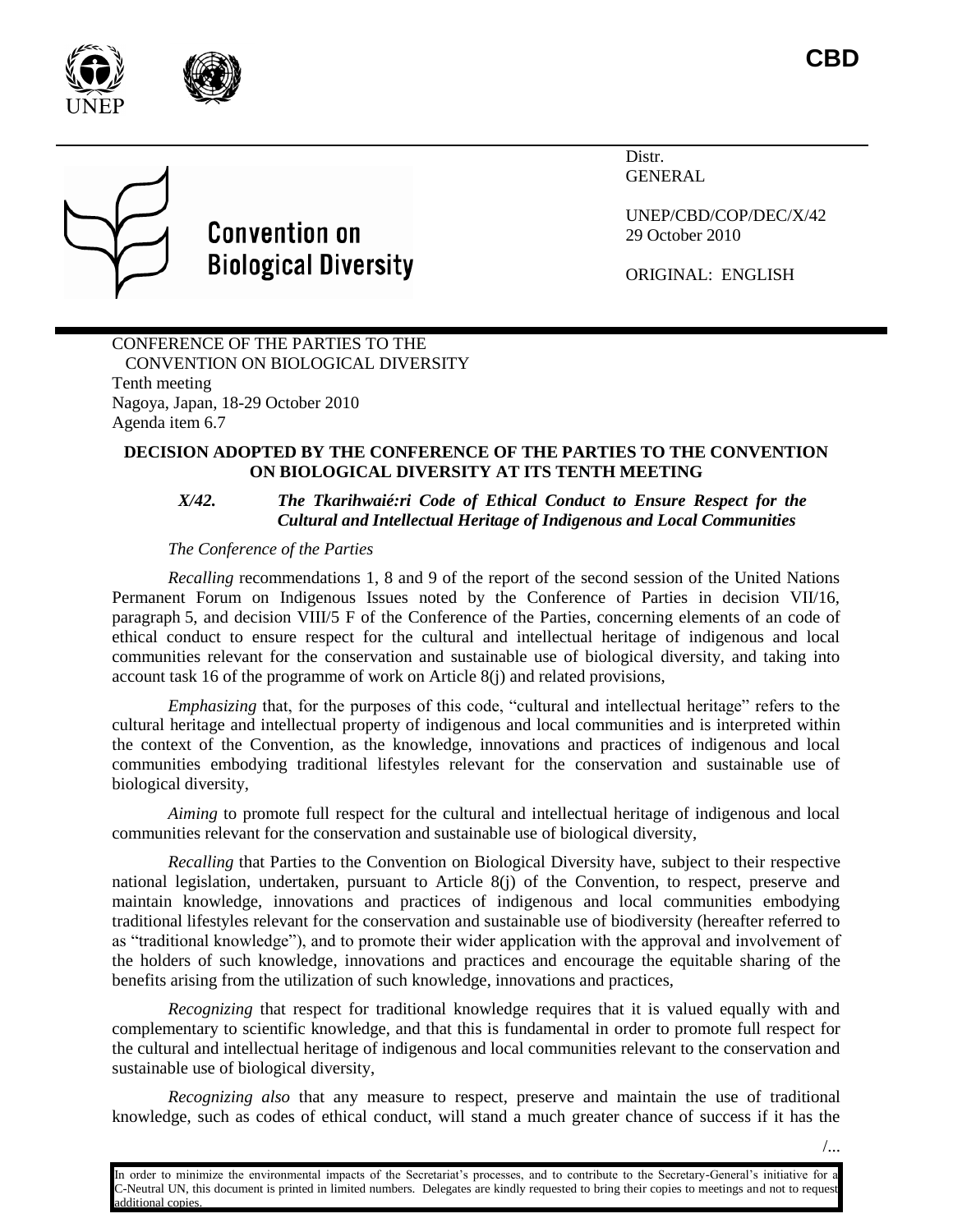#### UNEP/CBD/COP/DEC/X/42 Page 2

support of indigenous and local communities and is designed and presented in terms that are comprehensible,

*Further recognizing* the importance of implementing the Akwé:Kon Voluntary Guidelines for the Conduct of Cultural, Environmental and Social Impact Assessments regarding Developments Proposed to Take Place on, or which are Likely to Impact on, Sacred Sites and on Lands and Waters Traditionally Occupied or Used by Indigenous and Local Communities,<sup>1</sup>

*Recalling* that access by indigenous and local communities to lands and waters traditionally occupied or used by indigenous and local communities, together with the opportunity to practice traditional knowledge on those lands and waters, is paramount for the retention of traditional knowledge, and the development of innovations and practices relevant for the conservation and sustainable use of biological diversity,

*Bearing in mind* the importance of preserving and developing traditional languages used by indigenous and local communities as rich sources of traditional knowledge regarding medicines, traditional farm practices, including agricultural biodiversity and animal husbandry, lands, air, water and whole ecosystems that have been shared from one generation to the next,

*Taking into account* the holistic concept of traditional knowledge and its multi-dimensional characteristics which include but are not limited to spatial,<sup>2</sup> cultural<sup>3</sup> spiritual, and temporal qualities,<sup>4</sup>

*Further taking into account* the various international bodies, instruments, programmes, strategies, standards, reports and processes of relevance and the importance of their harmonization and complementarity and effective implementation, in particular and where applicable:

(a) The Convention on the Elimination of all Forms of Racial Discrimination (1965);

- (b) The Convention No.169 on Indigenous and Tribal Peoples, (ILO 1989);
- (c) The Convention on Biological Diversity (1992);

(d) The Convention for the Safeguarding of the Intangible Cultural Heritage (UNESCO 2003);

(e) The Convention on the Protection and Promotion of the Diversity of Cultural Expressions (2005);

- (f) The Universal Declaration on Human Rights (1948);
- (g) The International Covenant on Civil and Political Rights (1966);
- (h) The International Covenant on Economic, Social and Cultural Rights (1966);
- (i) The United Nations Second International Decade of the World's Indigenous Peoples (2005-2014);
	- (j) The Universal Declaration on Cultural Diversity (UNESCO 2001);
	- (k) The Universal Declaration on Bioethics and Human Rights (UNESCO 2005);

(l) The Bonn Guidelines on Access to Genetic Resources and Fair and Equitable Sharing of the Benefits Arising out of their Utilization (CBD 2002);

- (m) The Akwé:Kon Guidelines (CBD 2004);
- (n) The United Nations Declaration on the Rights of Indigenous Peoples (2007),

l

 $<sup>1</sup>$  Decision VII/16 F, annex.</sup>

<sup>&</sup>lt;sup>2</sup> Territorially-based/locally-based.

 $3$  Rooted in the broader cultural traditions of a people.

 $4$  Evolves, adapts and transforms dynamically over time.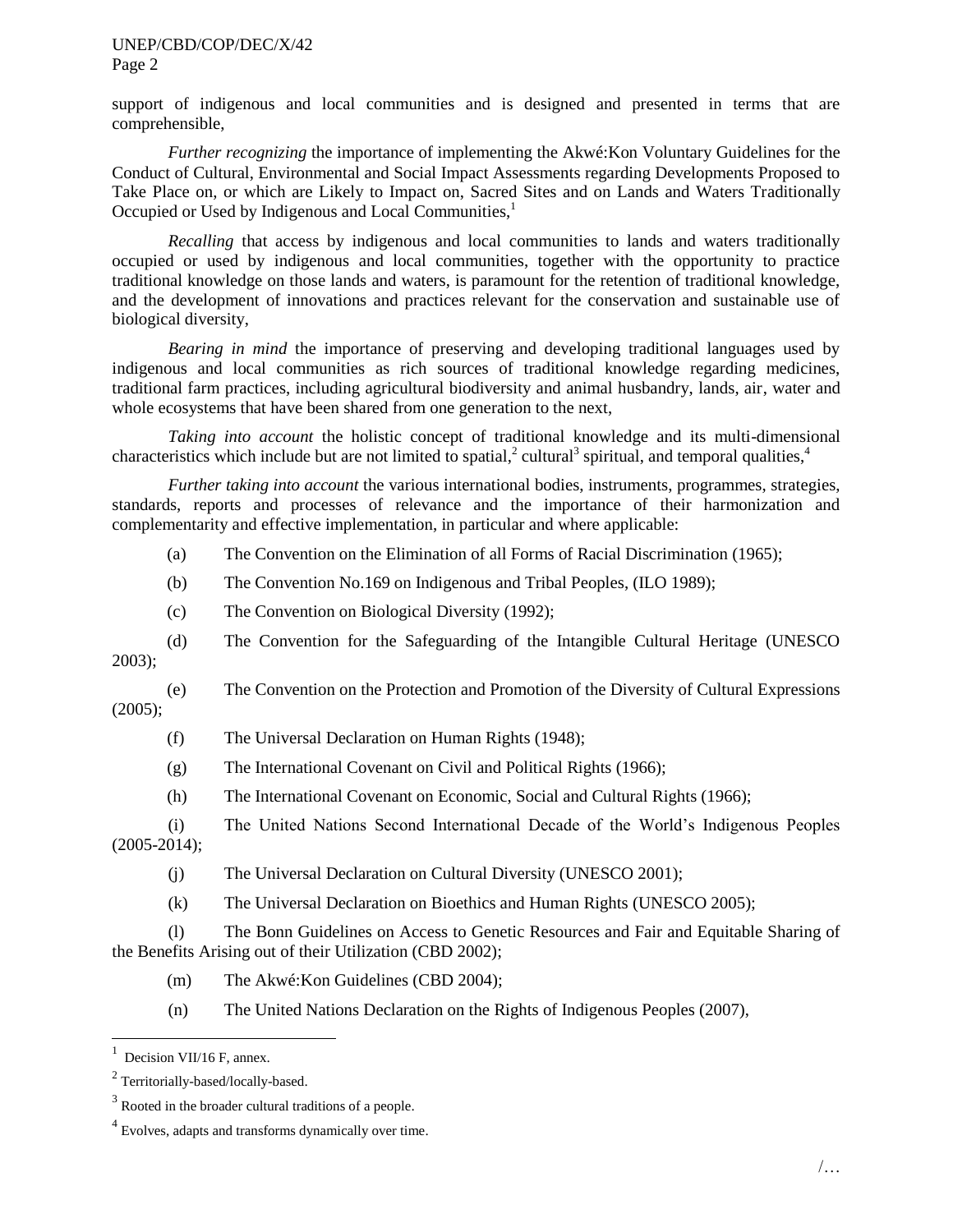*Having* c*onsidered* the elements of the code of ethical conduct to ensure respect for the cultural and intellectual heritage of indigenous and local communities relevant for the conservation and sustainable use of biological diversity,

1. *Adopts* the elements of the code of ethical conduct as contained in the annex hereto;

2. *Decides* to entitle the elements of the code of ethical conduct "the Tkarihwaié:ri<sup>5</sup> Code of Ethical Conduct on Respect for the Cultural and Intellectual Heritage of Indigenous and Local Communities Relevant for the Conservation and Sustainable Use of Biological Diversity";

3. *Invites* Parties and Governments to make use of the elements of the code of ethical conduct as a model to "guide the development of models of codes of ethical conduct for research, access to, use, exchange and management of information concerning traditional knowledge, innovations and practices for the conservation and sustainable use of biological diversity<sup>56</sup> that are developed according to each Party's unique national circumstances and needs and recognizing the rich cultural diversity of indigenous and local communities;

4. *Also invites* Parties and Governments to undertake education and awareness-raising and develop communication strategies that assists relevant Government departments and agencies, academic institutions, private sector developers, potential stakeholders in development and/or research projects, extractive industries, forestry and the public at large to be made aware of elements of the code of ethical conduct, for incorporation, as appropriate, into policies and processes at the transnational, national level and local level governing interactions with indigenous and local communities;

5. *Invites* those secretariats of intergovernmental agreements, as well as agencies, organizations and processes whose mandates and activities are related to biological diversity to take into consideration and implement in their work the elements of the code of ethical conduct;

6. *Invites* the Global Environment Facility, international funding institutions and development agencies and relevant non-governmental organizations, where requested, and in accordance with their mandates and responsibilities, to consider providing assistance to indigenous and local communities, particularly women, to raise their awareness and to build capacity and understanding of the elements of the code of ethical conduct.

### *Annex*

# **THE TKARIHWAIÉ:RI CODE OF ETHICAL CONDUCT TO ENSURE RESPECT FOR THE CULTURAL AND INTELLECTUAL HERITAGE OF INDIGENOUS AND LOCAL COMMUNITIES RELEVANT TO THE CONSERVATION AND SUSTAINABLE USE OF BIOLOGICAL DIVERSITY**

#### *Section 1*

# **RATIONALE**

1. The following elements of a code of ethical conduct are voluntary and are intended to provide guidance in activities/interactions with indigenous and local communities and for the development of local, national, or regional codes of ethical conduct, with the aim of promoting respect, preservation and maintenance of traditional knowledge, innovations and practices relevant for the conservation and sustainable use of biodiversity. They should not be construed as altering or interpreting the obligations of Parties to the Convention of Biological Diversity or any other international instrument. They should not be interpreted as altering domestic laws, treaties, agreements or other constructive arrangements that may already exist.

 $\overline{a}$ 

<sup>&</sup>lt;sup>5</sup> Pronounced {Tga-ree-wa-yie-ree}, a Mohawk term meaning "the proper way".

<sup>&</sup>lt;sup>6</sup> Decision V/16, annex, programme of work on the implementation of Article 8(j), element 5, task 16.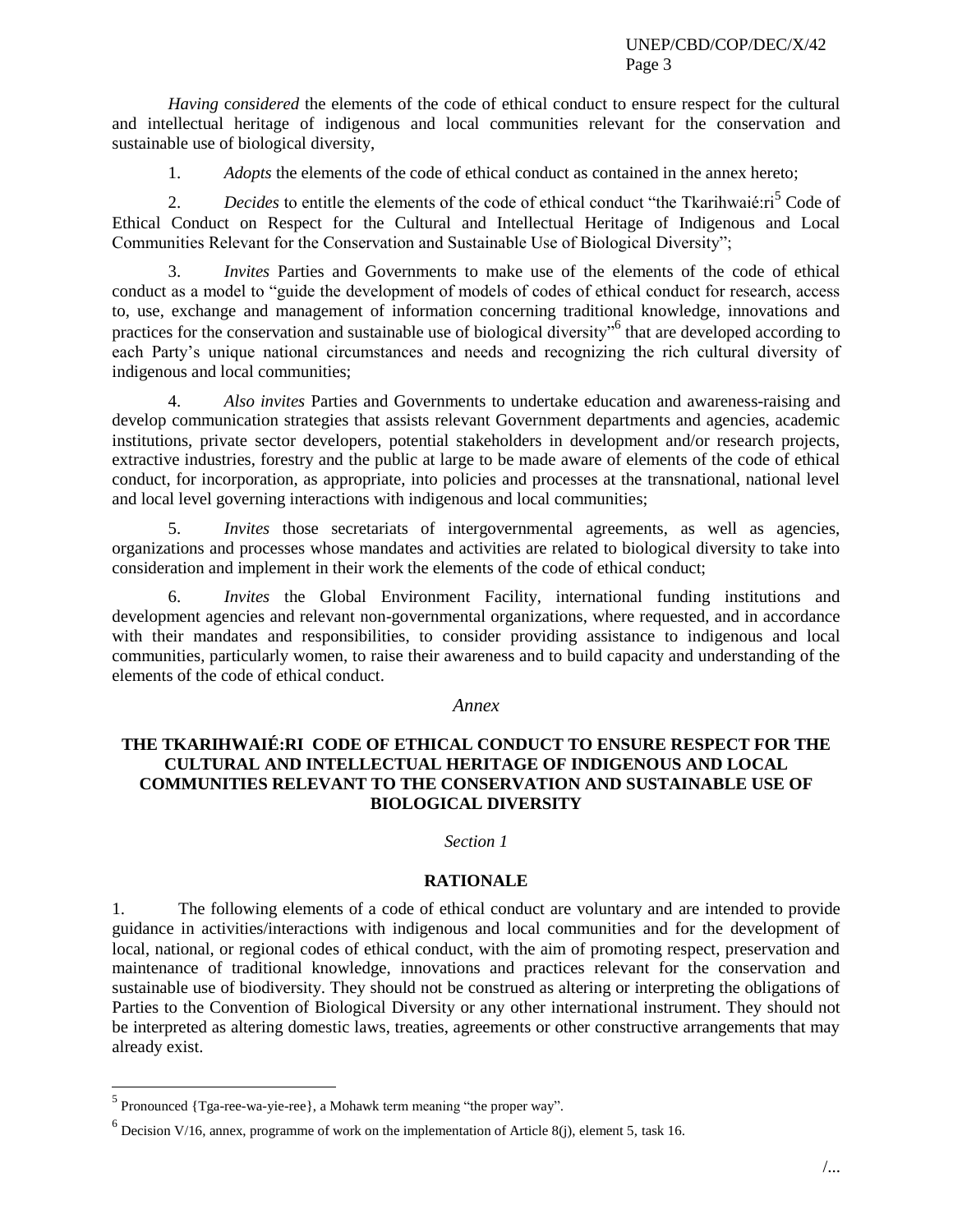2. These elements of a code of ethical conduct aim to promote respect for the cultural and intellectual heritage of indigenous and local communities relevant for the conservation and sustainable use of biological diversity. In this way, they contribute to the achievement of the objectives of Article 8(j) of the Convention on Biological Diversity and its Plan of Action for the retention and use of traditional knowledge, innovations and practices of indigenous and local communities.

3. These elements are intended to provide guidance in establishing or improving national frameworks required for activities/interactions with indigenous and local communities by, *inter alia*, government departments and agencies, academic institutions, private sector developers, potential stakeholders in development and/or research projects, extractive industries, forestry and any other actors eventually involved, and in particular for development of activities/interactions on lands and waters traditionally occupied by indigenous and local communities while enabling the indigenous and local communities to promote respect of their traditional knowledge and associated biological and genetic resources.

4. Where consent or authority of indigenous and local communities is required with respect to traditional knowledge associated with the conservation and sustainable use of biodiversity, it is the right of indigenous and local communities, according to their customary law and procedures, to identify the relevant holders of their knowledge.

## *Section 2*

# **ETHICAL PRINCIPLES**

5. The ethical principles below are intended to promote respect for the rights of indigenous and local communities to enjoy, protect, and pass on to future generations, their cultural and intellectual heritage, including traditional knowledge, innovation and practices relevant for the conservation and sustainable use of biodiversity and it is according to these principles that others should engage with indigenous and local communities.

6. It is highly desirable that activities/interactions with indigenous and local communities be based on the following:

### *A. General ethical principles*

# *Respect for existing settlements*

7. This principle recognizes the importance of mutually agreed settlements or agreements at national level that exist in many countries, and that respect should be applied to such arrangements at all times.

### *Intellectual property*

8. Community and individual concerns over, and claims to, cultural and intellectual property relevant to traditional knowledge, innovations and practices related to the conservation and sustainable use of biodiversity should be acknowledged and addressed in the negotiation with indigenous and local communities, prior to starting activities/interactions.

### *Non-discrimination*

9. The ethics and guidelines for all activities/interactions should be non-discriminatory, taking into account affirmative action, particularly in relation to gender, disadvantaged groups and representation.

# *Transparency/full disclosure*

10. Indigenous and local communities should be adequately informed in advance, about the nature, scope and purpose of any proposed activities/interactions carried out by others that may involve the use of their traditional knowledge, innovations and practices related to the conservation and sustainable use of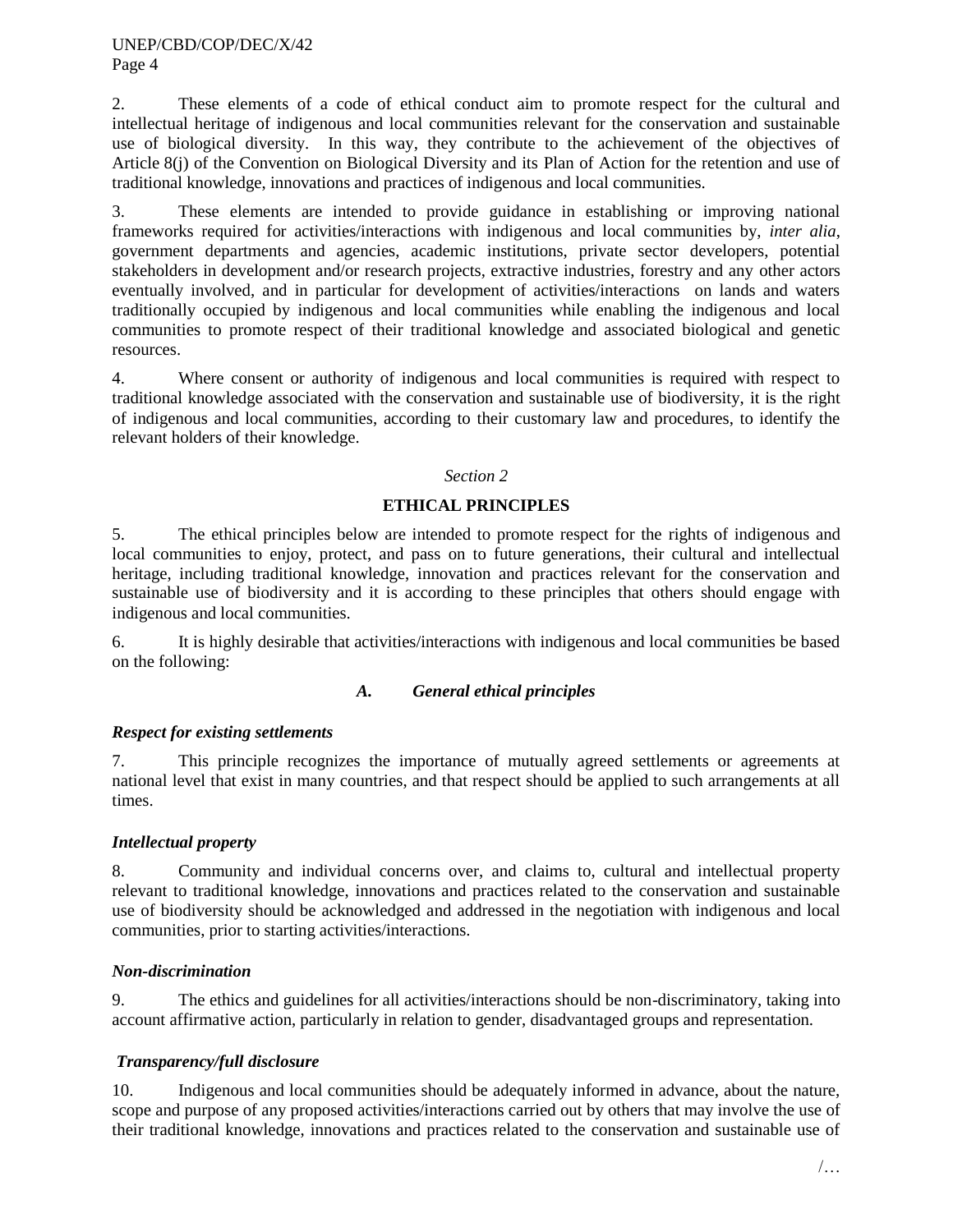biodiversity, occurring on or likely to impact on, sacred sites and on lands and waters traditionally occupied or used by indigenous and local communities. This information should be provided in a manner that takes into consideration and actively engages with the body of knowledge and cultural practices of indigenous and local communities.

## *Prior informed consent and/or approval and involvement*

11. Any activities/interactions related to traditional knowledge associated with the conservation and sustainable use of biological diversity, occurring on or likely to impact on sacred sites and on lands and waters traditionally occupied or used by indigenous and local communities and impacting upon specific groups, should be carried out with the prior informed consent and/or approval and involvement of indigenous and local communities. Such consent or approval should not be coerced, forced or manipulated.

## *Inter-cultural respect*

12. Traditional knowledge should be respected as a legitimate expression of the culture, traditions, and experience of indigenous and local communities and as part of the plurality of existing knowledge systems. It is highly desirable that those interacting with indigenous and local communities respect the integrity, morality and spirituality of the cultures, traditions and relationships of indigenous and local communities and avoid the imposition of external concepts, standards and value judgments, in intercultural dialogue. Respect for cultural heritage, ceremonial and sacred sites, as well as sacred species and secret and sacred knowledge ought to be given specific consideration in any activities/interactions.

## *Safeguarding collective or individual ownership*

13. The resources and knowledge of indigenous and local communities can be collectively or individually owned. Those interacting with indigenous and local communities should seek to understand the balance of collective and individual rights and obligations. The right of indigenous and local communities to safeguard, collectively or otherwise, their cultural and intellectual heritage, tangible and intangible, should be respected.

# *Fair and equitable sharing of benefits*

14. Indigenous and local communities ought to receive fair and equitable benefits for their contribution to activities/interactions related to biodiversity and associated traditional knowledge proposed to take place on, or which are likely to impact on, sacred sites and lands and waters traditionally occupied or used by indigenous and local communities. Benefit-sharing should be regarded as a way of strengthening indigenous and local communities and promoting the objectives of the Convention on Biological Diversity and ought to be equitable within and among relevant groups, taking into account relevant community-level procedures.

### *Protection*

l

15. Proposed activities/interactions within the mandate of the Convention should make reasonable efforts to protect and enhance the relationships of affected indigenous and local communities with the environment and thereby promote the objectives of the Convention.

### *Precautionary approach*

16. This principle reaffirms the precautionary approach contained in principle 15 of the Rio Declaration on Environment and Development<sup>7</sup> and in the preamble to the Convention on Biological

<sup>7</sup> *Report of the United Nations Conference on Environment and Development, Rio de Janeiro, 3-14 June 1992*, vol. I, *Resolutions Adopted by the Conference* (United Nations publication, Sales No. E.93.I.8 and corrigendum), resolution 1, annex I.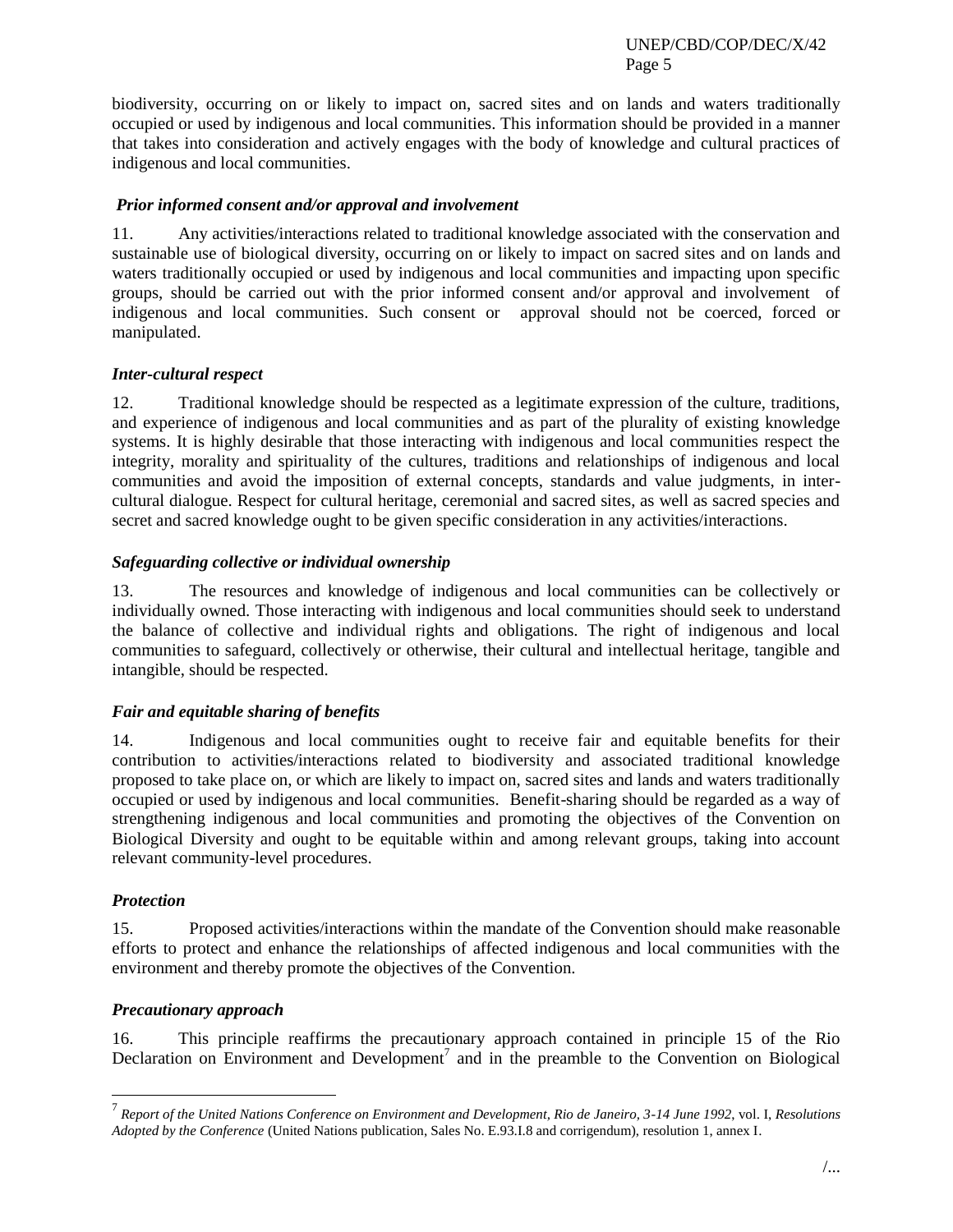Diversity. The prediction and assessment of potential harms to biological diversity should include local criteria and indicators, and should fully involve the relevant indigenous and local communities.

## *B. Specific considerations*

## *Recognition of sacred sites, culturally significant sites and lands and waters traditionally occupied or used by indigenous and local communities*

17. This principle recognizes the integral connection of indigenous and local communities to their sacred sites, culturally significant sites and lands and waters traditionally occupied or used by them and associated traditional knowledge, and that their cultures, lands and waters are interrelated. In accordance with national domestic law and international obligations, in this context, traditional land tenure of indigenous and local communities should be recognized, as access to traditional lands and waters and sacred sites is fundamental to the retention of traditional knowledge and associated biological diversity. Sparsely populated lands and waters ought not to be presumed to be empty or unoccupied but may be occupied or used by indigenous or local communities.

### *Access to traditional resources*

18. Traditional resource rights are collective in nature but may include other interests and obligations and apply to traditional resources occurring on lands and waters traditionally occupied or used by indigenous and local communities. Access of indigenous and local communities to traditional resources is crucial for the sustainable use of biological diversity and cultural survival. Activities/interactions should not interfere with access to traditional resources except with the approval of the community concerned. Activities/interactions should respect customary rules governing access to resources where this is required by the community concerned.

## *Not being arbitrarily removed and relocated*

19. Activities/interactions related to biological diversity, and the objectives of the Convention, such as conservation, ought not to cause indigenous and local communities to be removed from their lands and waters or lands and waters traditionally occupied or used by them, as applicable, by force or coercion and without their consent. Where they consent to removal they should be compensated. Whenever possible, these indigenous and local communities should have the right to return to their traditional lands. Such activities/interactions should not cause indigenous and local community members, especially the elderly, the disabled and children to be removed from their families by force or coercion.

# *Traditional guardianship/custodianship*

20. Traditional guardianship/custodianship recognizes the holistic interconnectedness of humanity with ecosystems and obligations and responsibilities of indigenous and local communities, to preserve and maintain their traditional role as traditional guardians and custodians of these ecosystems through the maintenance of their cultures, spiritual beliefs and customary practices. Because of this, cultural diversity, including linguistic diversity, ought to be recognized as keys to the conservation and sustainable use of biological diversity. Therefore, indigenous and local communities should, where relevant, be actively involved in the management of lands and waters traditionally occupied or used by them, including sacred sites and protected areas. Indigenous and local communities may also view certain species of plants and animals as sacred and, as custodians of biological diversity, have responsibilities for their well-being and sustainability, and this should be respected and taken into account in all activities/interactions.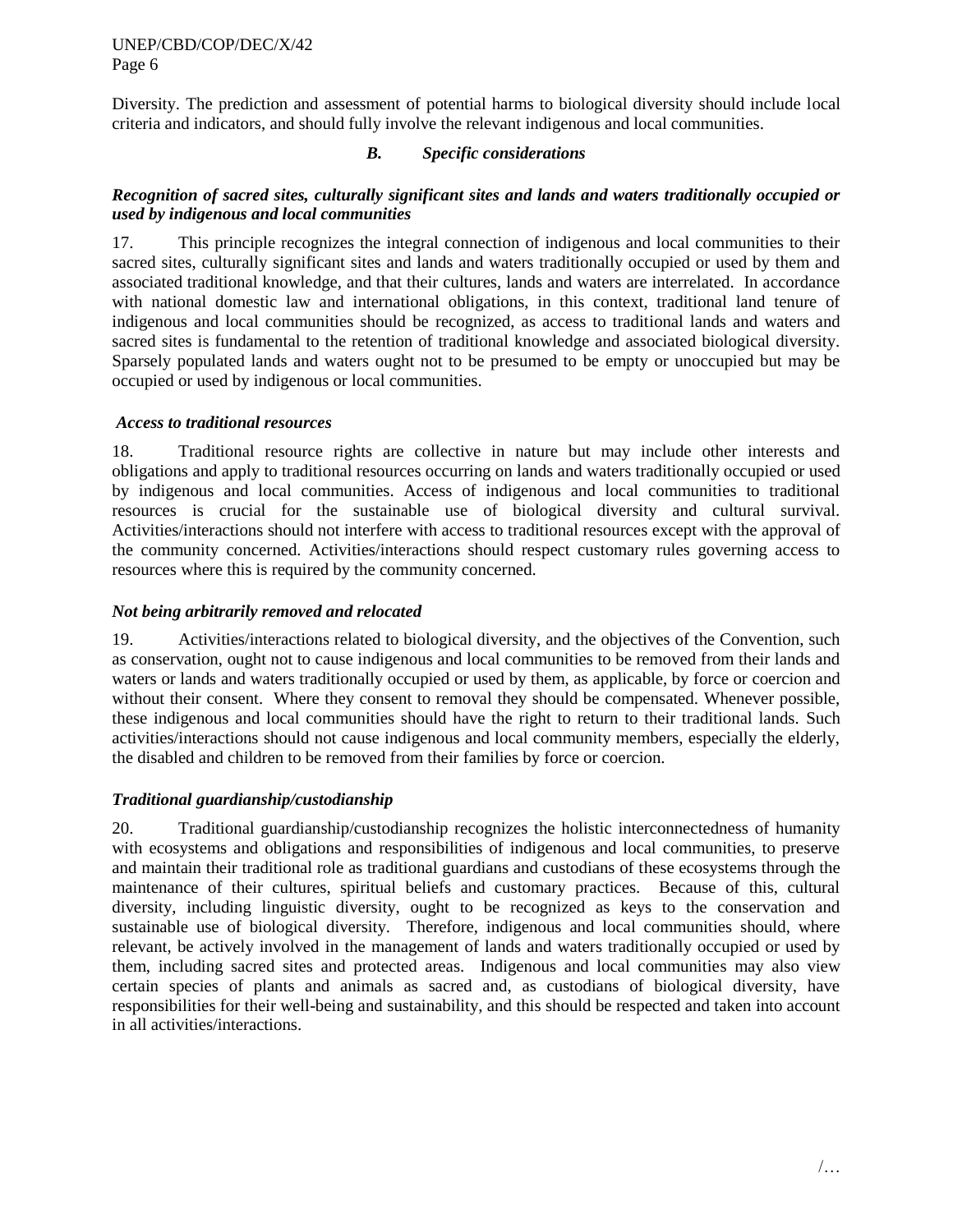UNEP/CBD/COP/DEC/X/42 Page 7

### *Recognition of indigenous and local community social structures -Extended families, communities and indigenous nations*

21. For indigenous and local communities all activities/interactions, take place in a social context. The role of elders, women, and youth is paramount in the process of cultural dissemination, which depends upon intergenerational transfer of knowledge, innovation and practices. Therefore, the societal structure/s of indigenous and local communities should be respected, including the right to pass on their knowledge in accordance with their traditions and customs.

### *Restitution and/or compensation*

22. Every effort should be made to avoid any adverse consequences to indigenous and local communities and lands and waters traditionally occupied or used by them, their sacred sites and sacred species, and their traditional resources from all activities/interactions affecting or impacting on them related to biological diversity, conservation and sustainable use. Should any such adverse consequences occur, appropriate restitution or compensation should be provided, in accordance with domestic legislation, and relevant international obligations, as applicable, and through mutually agreed terms between indigenous and local communities and those undertaking such activities/interactions.

## *Repatriation*

23. Repatriation efforts ought to be made to facilitate the repatriation of information in order to facilitate the recovery of traditional knowledge of biological diversity.

## *Peaceful relations*

24. Conflicts caused by activities/interactions related to the conservation or sustainable use of biological diversity, between indigenous and local communities and local or national governments should be avoided. Should this not be possible, national and culturally appropriate conflict resolution mechanisms should be put in place to resolve disputes and grievances. Those interacting with indigenous and local communities should also avoid involvement in intra-indigenous and local community disputes.

### *Supporting research initiatives of indigenous and local communities*

25. Indigenous and local communities should have the opportunity to actively participate in research that affects them or which makes use of their traditional knowledge related to the objectives of the Convention, and decide on their own research initiatives and priorities, conduct their own research, including building their own research institutions and promoting the building of cooperation, capacity and competence.

### *Section 3*

### **METHODS**

### *Negotiations in good faith*

26. Those employing the elements of this code are encouraged to interact, and to commit formally to a process of negotiation in good faith.

### *Subsidiarity and decision-making*

27. All decisions regarding activities/interactions with indigenous and local communities related to the objectives of the Convention should be developed and elaborated at the appropriate level to ensure indigenous and local community empowerment and effective participation, bearing in mind that such activities/interactions should respect indigenous and local community decision-making structures.